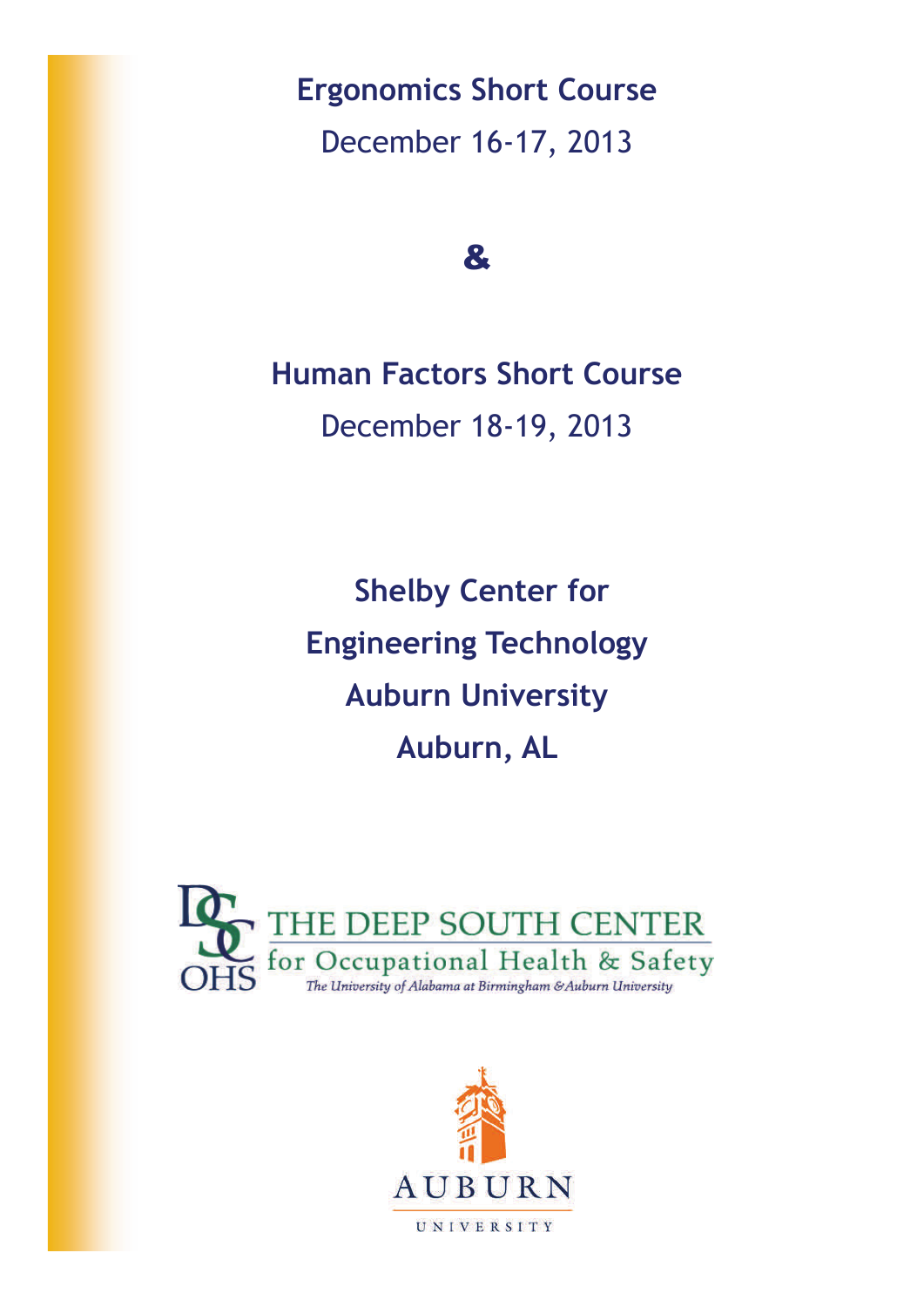# **Workshops in Ergonomics & Human Factors**

We have developed two workshops to take your safety and ergonomic programs to the next level. One workshop will provide you with useful and practical tools to prevent work-related injuries using ergonomic principals. A second workshop will give you the background and knowledge to apply human factors engineering concepts for safer processes.

**Who should attend:** Safety and Health Professionals, Engineers, Managers and Supervisors, Risk and Loss Control Personnel, Health Care Professionals, Occupational Health Practitioners, Industrial Hygienists, Manufacturing/Design Engineers, Union Representatives, Ergonomics Team Leaders, Corporate Medical Staff, Human Resource Professionals - **anyone with a role in workplace health and safety**.

### **Ergonomics Short Course, December 16‐17, 2013**

The workshop will include presentations and exercises, so that upon completion of this workshop, you should be able to:

- Recognize and understand the causes of work-related musculoskeletal disorders (MSDs)
- Understand worker capabilities and limitations and how to design jobs accordingly
- Apply contemporary ergonomic job analysis techniques to identify MSD risk through hands-on demonstrations
- Use ergonomics principles to improve the design of workstations (from the office to the plant floor)
- Understand the ergonomist's role in returning injured workers to the job more safely and quickly
- Apply principles of successful ergonomics programs to reduce worker compensations costs and increase productivity and profitability

**Topics include:** Costs of MSDs, MSDs Risk Factors and Anatomy, Anthropometric Exercises, Work Physiology Tools and Methods, Causes and Controls of Low Back Pain, Manual Materials Handling, Design of Push and Pulling Tasks, Effective Job Design Strategies to Control MSDs.

### **Human Factor Short Course, December 18‐19, 2013**

This workshop has been designed so that upon completion of this course, participants should:

- Gain an understanding of how humans receive and process information and how this can sometimes result in system errors.
- Have an understanding of basic human information processing capabilities and limitations.
- Understand basic control/display relationships, user expectations, and compatibility between control operation and desired system output.
- **.** Understand the implications of human factors for workplace design.
- Understand the impact of various environments on human perceptions and performance.
- **Be able to apply human factors concepts in the evaluation of existing systems and in the design of new sys**tems.

**Topics include:** Information Input and Processing, Display of Information (Text, Graphics, Symbols and Codes), Usability and System Evaluation, Controls and Data Entry, Human Factors in System Design, Noise and Motion.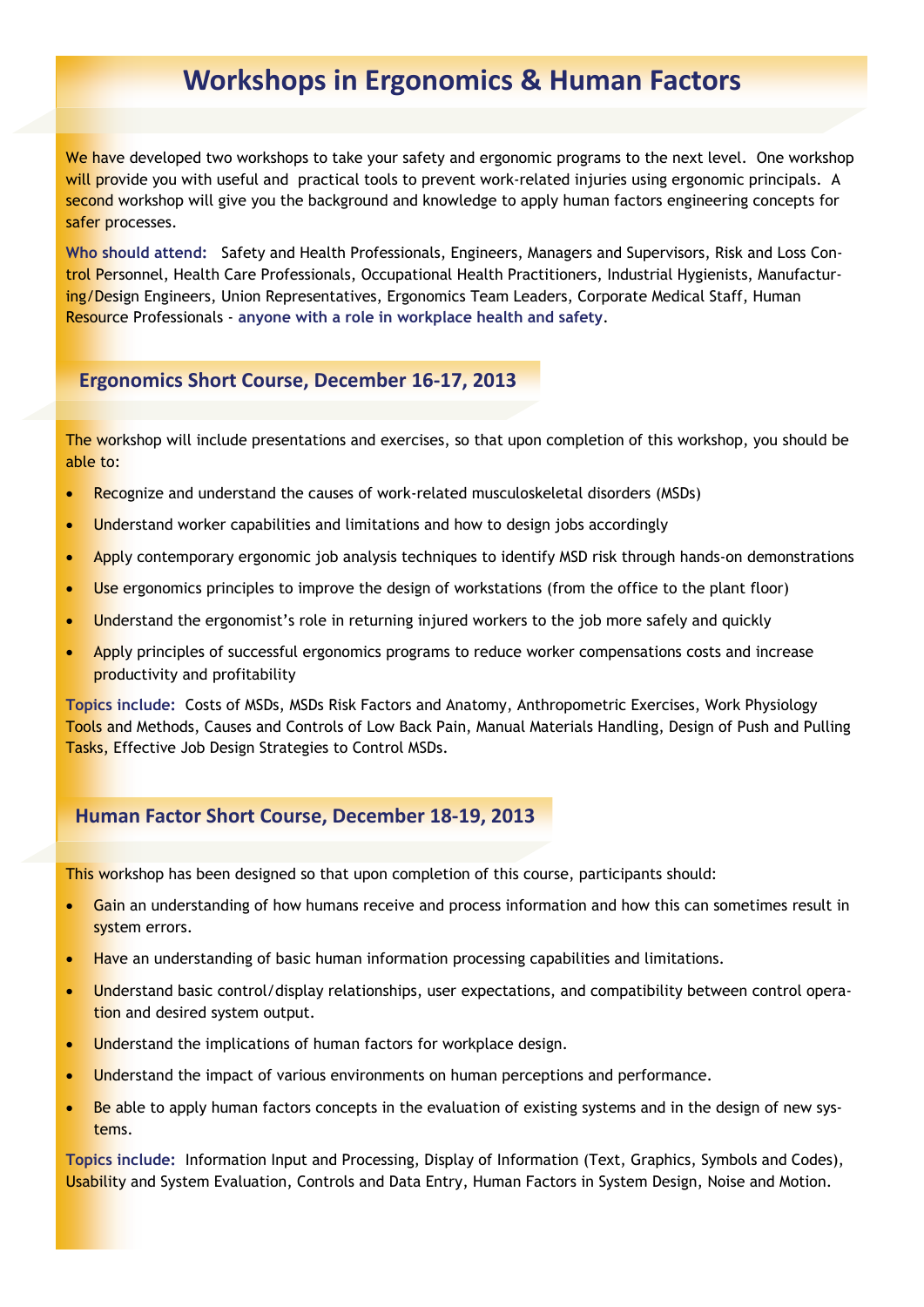## **Course Faculty / Planning CommiƩee**

Based on the expressed needs of practitioners in our region, we have brought together an experienced, dynamic faculty to give you an **opportunity to learn from the best**. These courses will be taught by the distinguished, award-winning faculty from Auburn University's Samuel Ginn College of Engineering.

**Sean Gallagher, PhD, CPE** - Dr. Gallagher is an Associate Professor in the Industrial and Systems Engineering Department at Auburn University. Prior to joining Auburn, Dr. Gallagher spent 27 years performing ergonomics research at the Bureau of Mines and then as a Senior Research Scientist at The National Institute for Occupational Safety and Health (NIOSH). Dr. Gallagher was recently awarded the 2013 International Ergonomics Association/Liberty Mutual Medal in Occupational Safety and Ergonomics.

**Rich Sesek, PhD, CSP, CPE** - Dr. Sesek is an Assistant Professor in the Industrial and Systems Engineering Department at Auburn University. Prior to joining Auburn, Dr. Sesek spent ten years as a faculty member at the University of Utah. Rich focuses his research on human factors and the design of methods to more accurately predict low back injuries. Dr. Sesek was recently recognized by the American Society of Safety Engineers (ASSE) as their 2013 Outstanding Educator, and also awarded the Board of Certified Safety Professionals (BCSP) Award of Excellence for 2013.

**Robert E. Thomas, PhD, PE, CPE** - Dr. Thomas is an Emeritus Professor in the Industrial and Systems Engineering Department at Auburn University, and a registered professional engineer in the state of Texas. He joined the Auburn faculty in 1988. Prior to coming to Auburn he worked as an industrial engineer, in military equipment design and procurement, and in ergonomic and industrial engineering consulting. He earned his undergraduate Industrial Engineering degree from Georgia Tech, and his masters and PhD from Texas A&M University. Dr. Thomas was recently honored for his career contributions to the field of ergonomics by his recognition as a Fellow in the American Industrial Hygiene Association (AIHA).

**Ruoliang (Rio) Tang, PhD** – Dr. Tang recently graduated from the Auburn University Department of Industrial and Systems Engineering, where he focused his studies and research on ergonomics issues associated with the lower back. His cutting edge doctoral research utilizes MRI to model low back stresses. Dr. Tang earned a Graduate Certificate in Occupational Safety and Ergonomics from Auburn University, and is currently pursuing professional certification in safety and ergonomics. Both his BS and MS were earned (Industrial Engineering/ Management) from Beijing Institute of Technology, in China.

**Jerry Davis, PhD, CSP, CPE -** Dr. Davis is an Associate Professor in the Industrial and Systems Engineering Department at Auburn University. A professional member of ASSE, his teaching responsibilities include safety engineering, ergonomics, and work measurement courses, in both the undergraduate and graduate curricula. He is board certified in safety and ergonomics and pursues an active research agenda associated with these topics. Jerry is a retired United States Naval Officer, having served over twenty years in the nuclear submarine fleet.

**Elizabeth H. Maples, PhD** - Dr. Maples is the Deputy Director of the Deep South Center for Occupational Health and Safety and an Assistant Professor in the University of Alabama at Birmingham, School of Public Health. A professional member of ASSE, her teaching responsibilities include interdisciplinary field studies and worksite evaluations.

### **Course LocaƟon**

The workshops will be held at the Shelby Center for Engineering Technology, 345 W. Magnolia Avenue, Auburn University, AL. The labs and classrooms at the Shelby Center are state-of-the-art. You will learn from the best faculty in the best setting! Parking will be available on campus for \$5.00 per day. Internet access will be available.

A listing of nearby hotels will be provide in your confirmation letter.